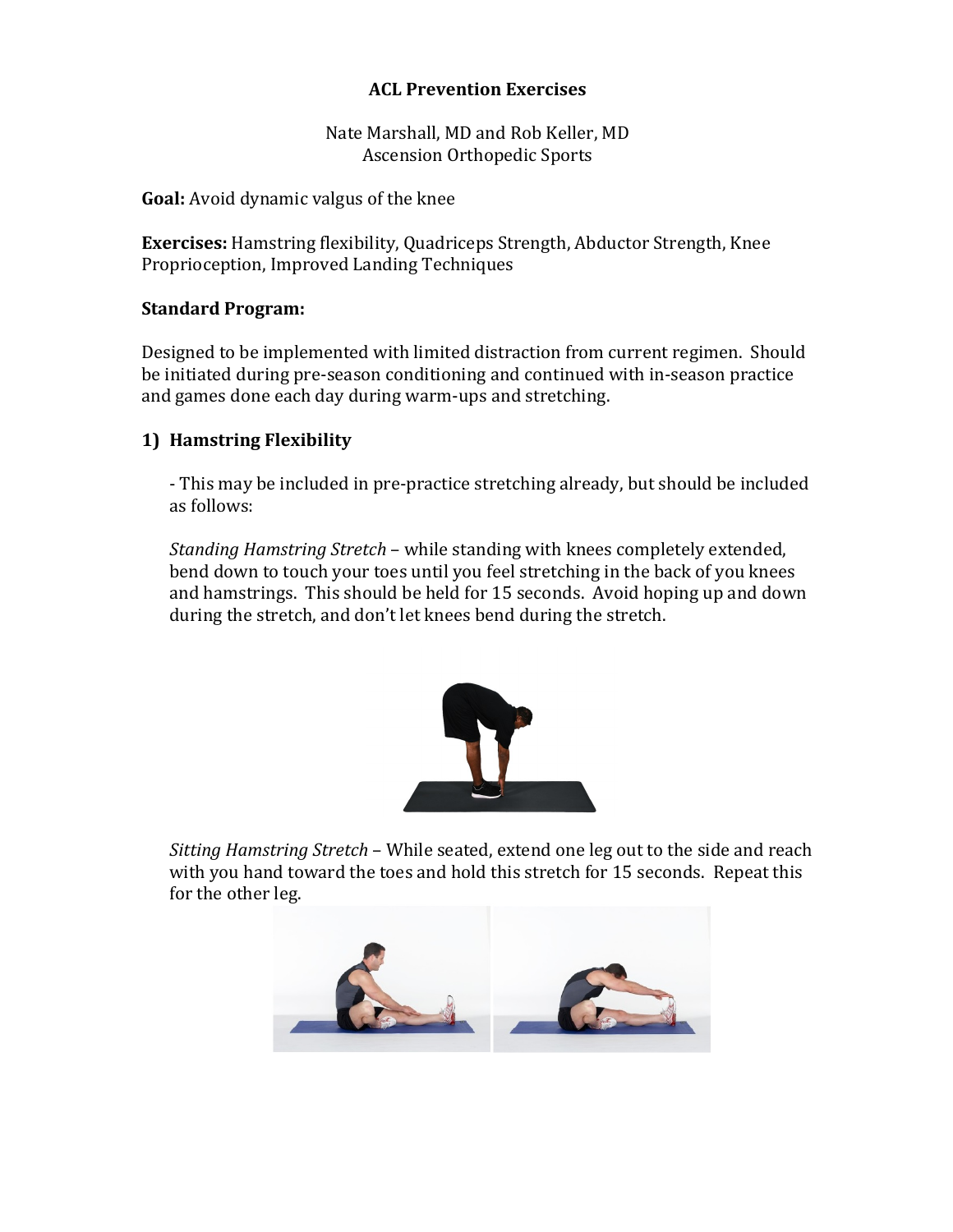# **2) Hip Abductor Strengthening**

- Focus on isolating the abductors in the hip and during the exercises, should feel the active firing of the abductors and avoid compensating with other muscles about the hip.

*The "Jazzercize"*- While laying on your side, extend you up leg 30 degrees behind you and then raise you leg up with your foot above the level of your elbow. Repeat this exercise for 15 reps, doing 2 sets for each leg. Be sure to keep your pelvis aligned straight up and not to lean too forward or back and focus on firing the abductor (Gluteus Medius/Minimus) in the hip during this exercise. Once more comfortable, can add 5-10 pound ankle weights as well.

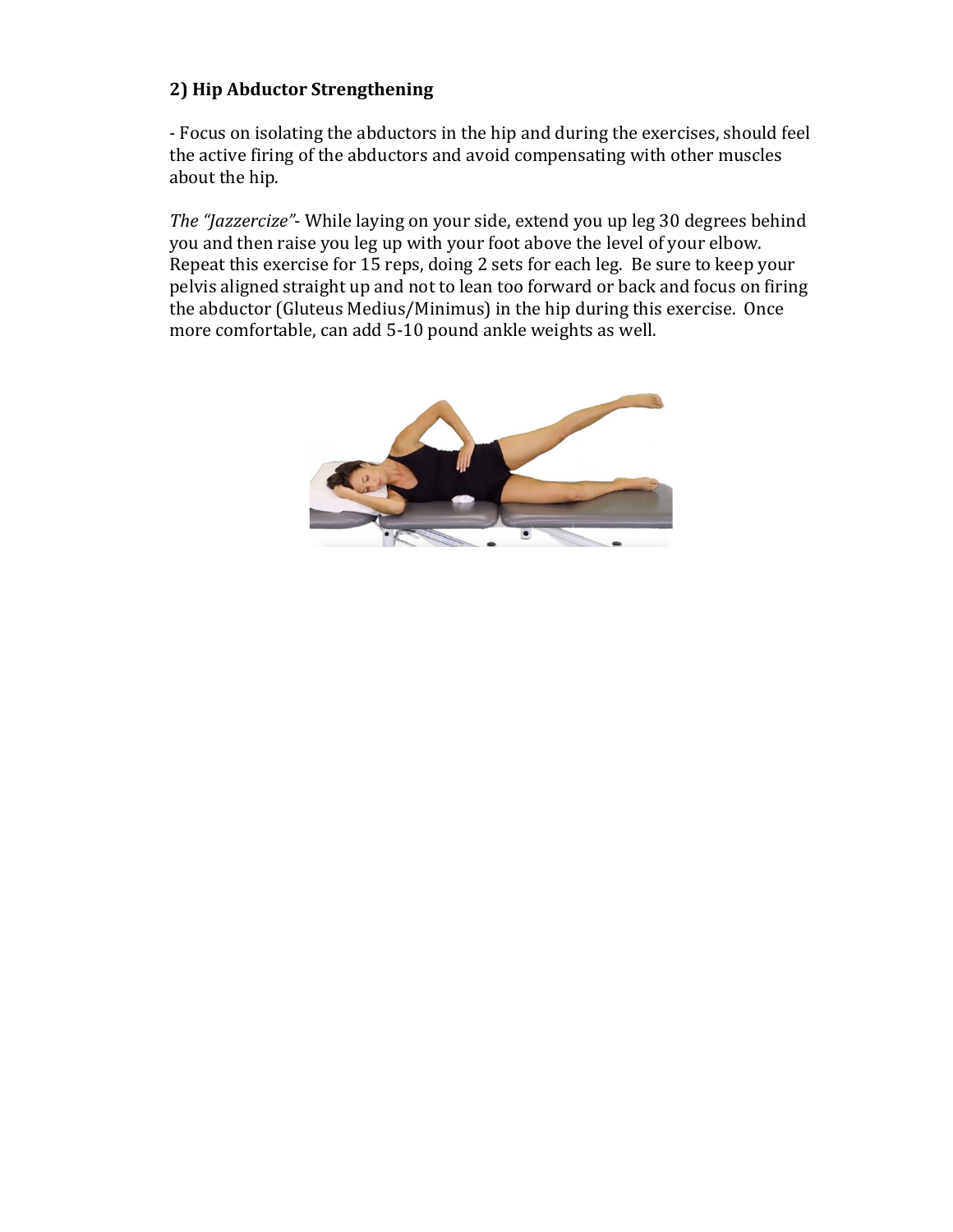# **3) Quad strength, Pelvis stability, Knee proprioception, Landing Techniques**

- Involves knee flexion and bending down while maintaining proper form to keep the pelvis/hip from dropping down and the knee from bending inward (valgus). More important to do proper technique than it is to do more reps.

*Single leg squat* – Standing on one leg with the other leg out in front of you, flex the knee down to shy of 90 degrees. Proper technique is paramount and can be aiding by initially doing this in front of a mirror. Squat down by keeping the knee directly in front of you and not letting it bend inward and also keeping your pelvis/hip upright and not dropping the opposite side down. Perform 15 reps with 2 sets for each leg.



*Lunges* – With one leg out in front of the other, flex the knee down with the opposite knee leaning toward the ground. Maintain proper technique with the knee stable in front of you and not bending to either side and keep the pelvis aligned and not dipping to one side or the other. Perform 15 reps with 2 sets per leg. This exercise may be helpful to perform initially prior to the single leg squat to gain initial strength and balance.



*Single leg step down* – While on a step or elevation, place one leg out in front of the other and bend the leg to squat down similar to the single leg squat. 15 reps of 2 sets per leg.